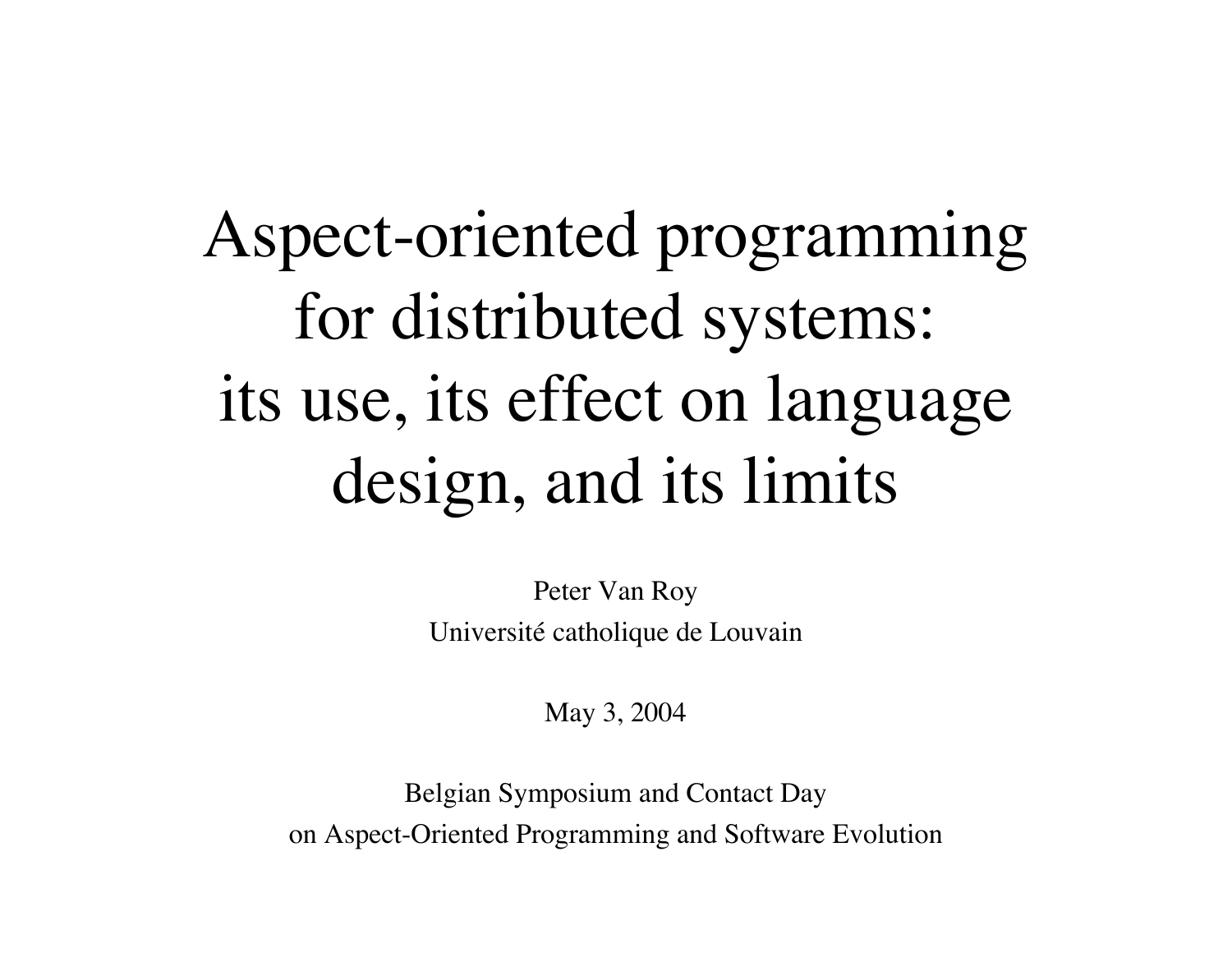#### Overview

- Distributed programming
- AOP in depth
- Distribution structure
- Fault tolerance
- Security
- Consequences for the language
- What have we achieved so far?
- The limits of AOP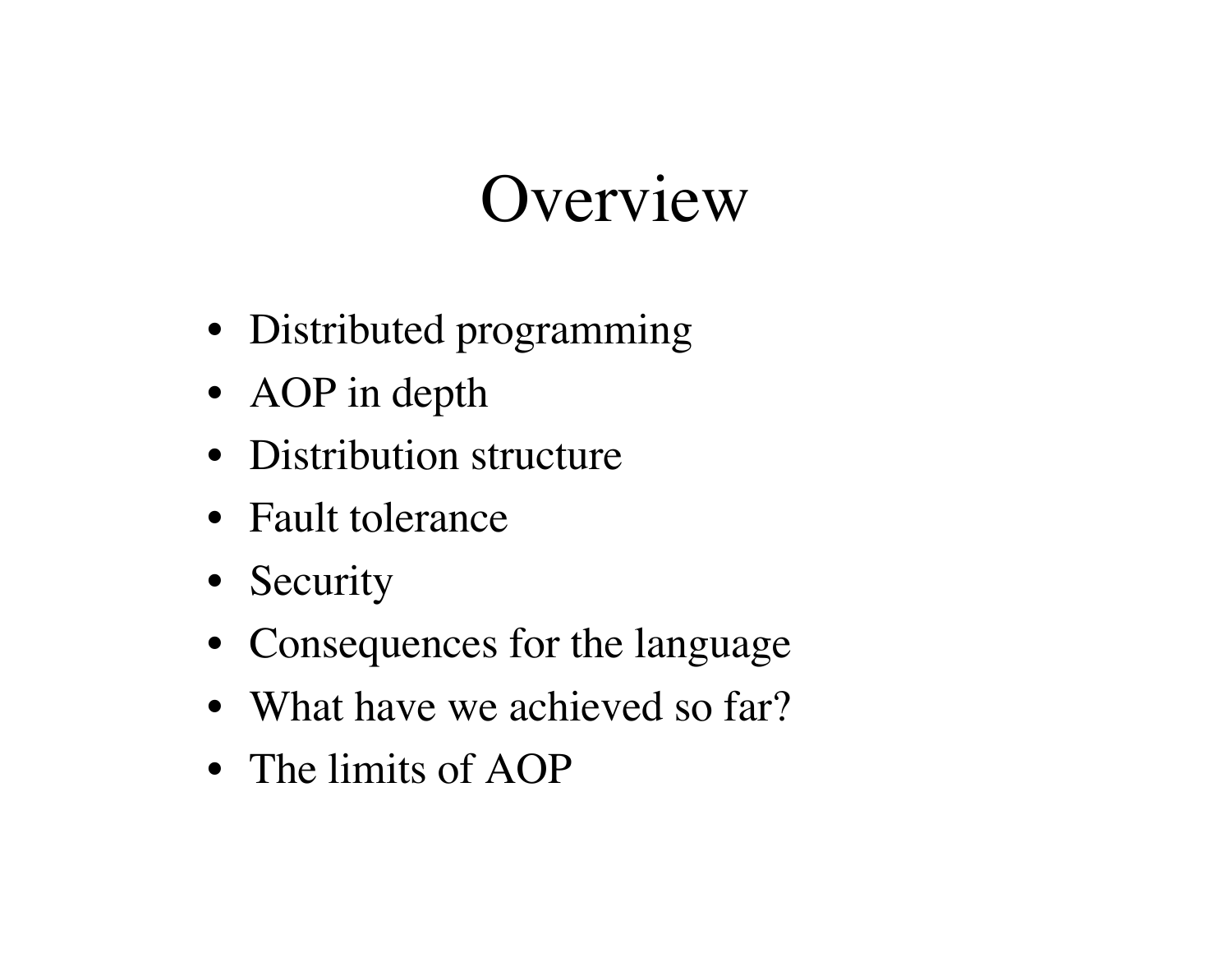#### Building real distributed applications

- Building distributed applications involves many different concerns: application functionality, distribution structure, tolerance for partial failure, security, and so forth
- Instead of trying to build a generic tool that can handle all these concerns, we will **treat each concern in depth** (solve it completely) before going to the next.
- We will see that language design is an important part of the solution. We will change the language semantics when necessary. We use a language that is expressive, simple, and has a complete formal definition.
- Note that we are not doing AOP in the AspectJ/MOP tradition of "weaving" source transformations. It may be possible to transfer some of our work to such a context (although we remain skeptical). We leave this question up to you!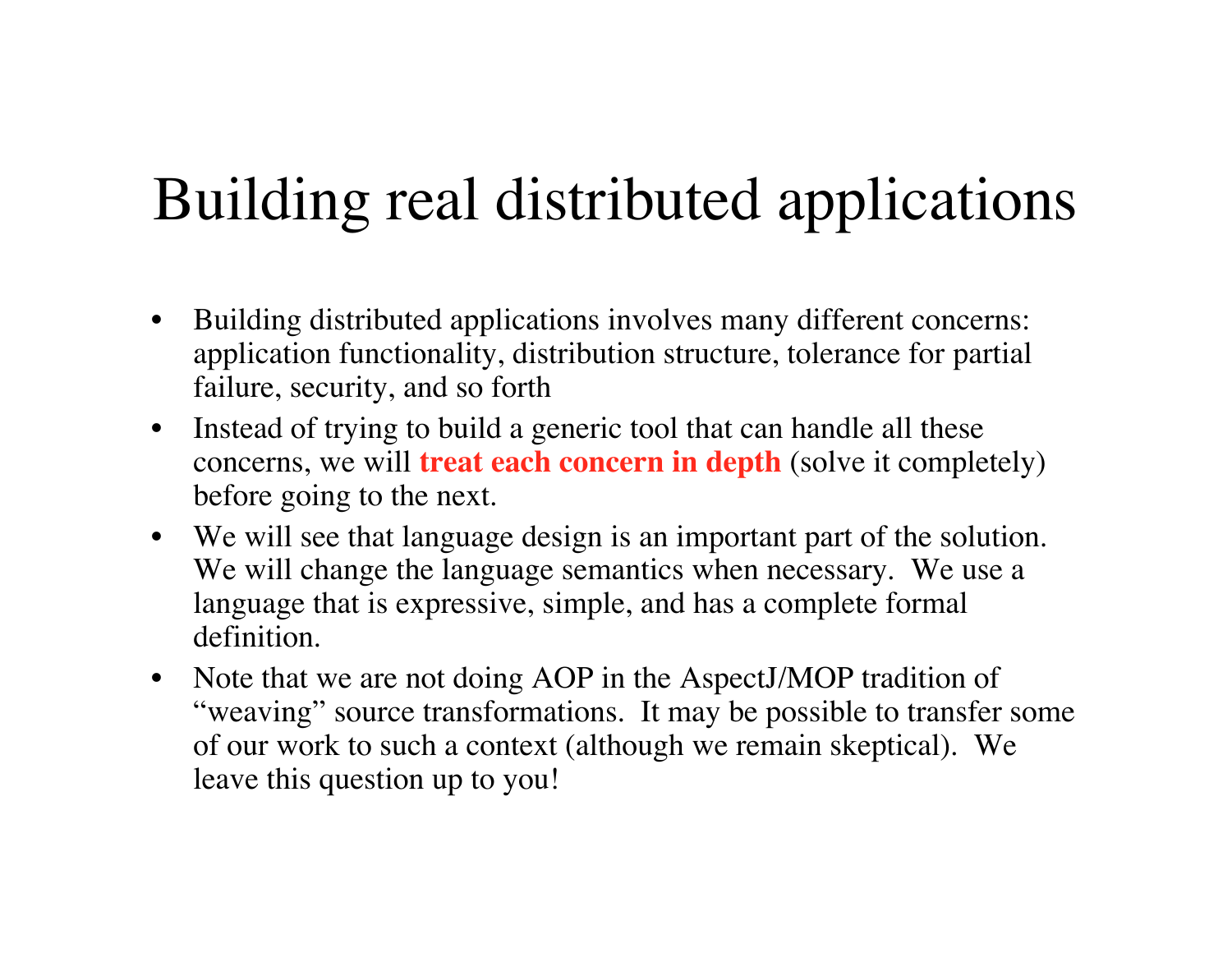#### AOP in depth

- We consider that AOP should ideally be programming with **conjunctions of partial specifications**
	- See "Understanding Aspects", Mitchell Wand, August 2003
- The complete specification consists of several parts that are logically "anded", such as:
	- Application functionality and resulting architecture
	- Distribution structure and performance
	- Fault model (partial failure) and fault tolerance
	- Threat model and security
- Crucial property: **each new part should not invalidate the others**!
	- We shall see that this can be achieved. However, this does not mean that there is no interaction between the parts! For best results in each part, the application architecture must be designed accordingly.
- Each part has its own (small) domain-specific language (DSL). The parts are independent as far as possible, but there will be some interaction between them (e.g., keeping centralized performance in a distributed application requires some changes to application functionality and architecture). This interaction cannot be avoided, but it can be minimized and compartmentalized.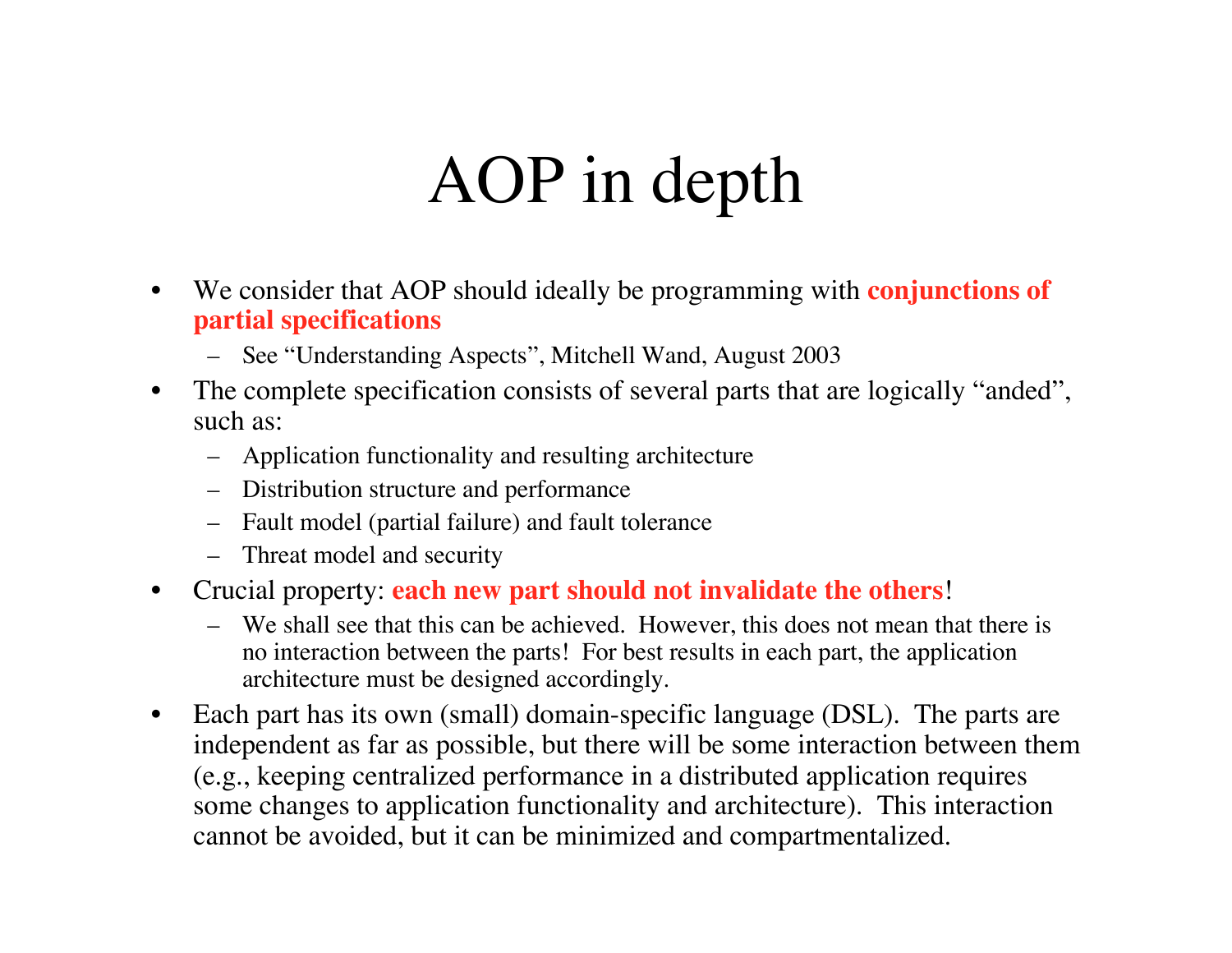# Example of programming with partial specifications

- Application architecture
	- Client/server chat program where each client and each server is modeled by one object
- Distribution structure
	- Clients and server are stationary objects on separate machines; each object invocation results in one round trip message
- Fault tolerance
	- Fault model: machines can crash with fail stop
	- Server object stores all state and is replicated using primary/secondary algorithm; client objects are not replicated
- Security
	- Threat model: server is trusted; client must be authenticated to be trusted; network is untrusted
	- Client/server communication is encrypted; all clients can see all messages; all state is stored securely at the server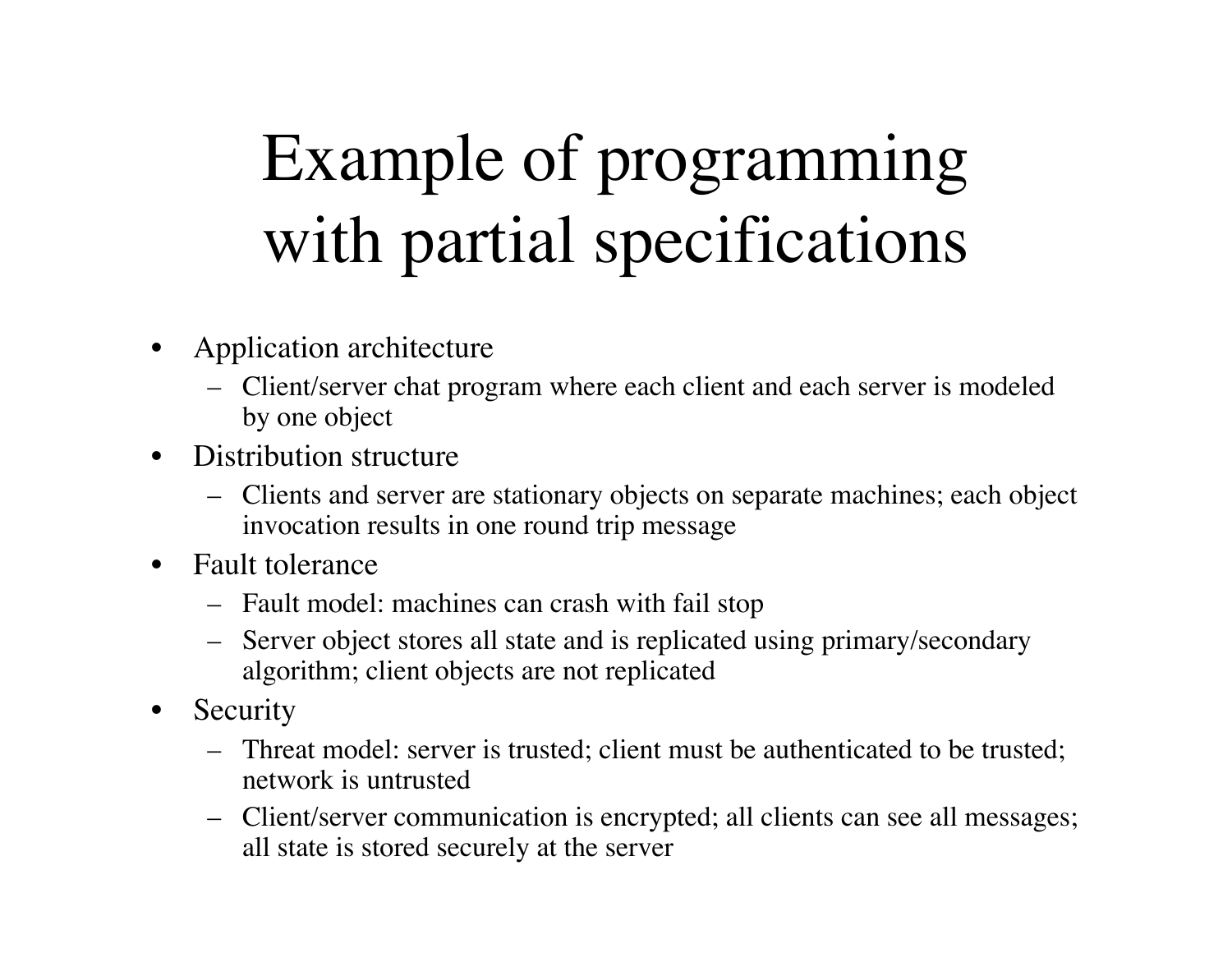# Another example: a collaborative drawing tool



- To fix the ideas we give another example, a simple collaborative application that is a drawing tool with several simultaneous users
- The ideal case for this application is that functionality is the only aspect: the application is written as if it were running on one machine that is reliable and all users and the machine are trusted.
- We will extend this application in steps to the distributed case. This causes the other aspects to appear naturally.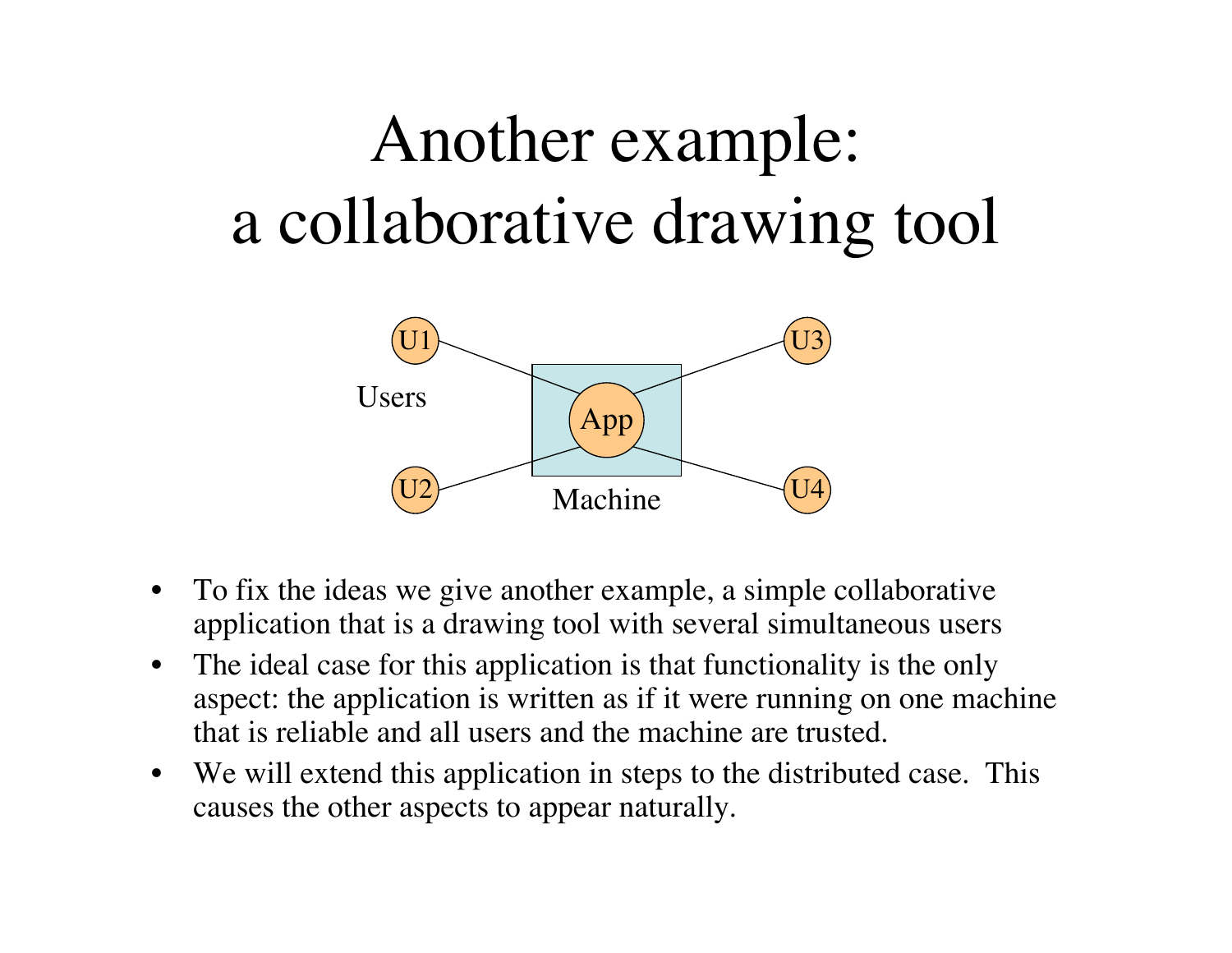#### Adding distribution structure



- We partition the application over multiple networked machines. We assume network transparency: the language semantics is unchanged independent of how the partitioning is done (note that we are not handling partial failure yet).
	- Network transparency follows from the fact that adding a partial specification (of distribution structure) does not invalidate the original specification (of functionality)
- We then add a partial specification giving the distribution behavior of the resulting partition
	- This is how performance is regained
	- For example: some of the application objects will be shared, that is, have remote references in the partitioned application. We give these objects a distribution semantics, for example, as stationary object (standard server style), cached object, or invalidation object.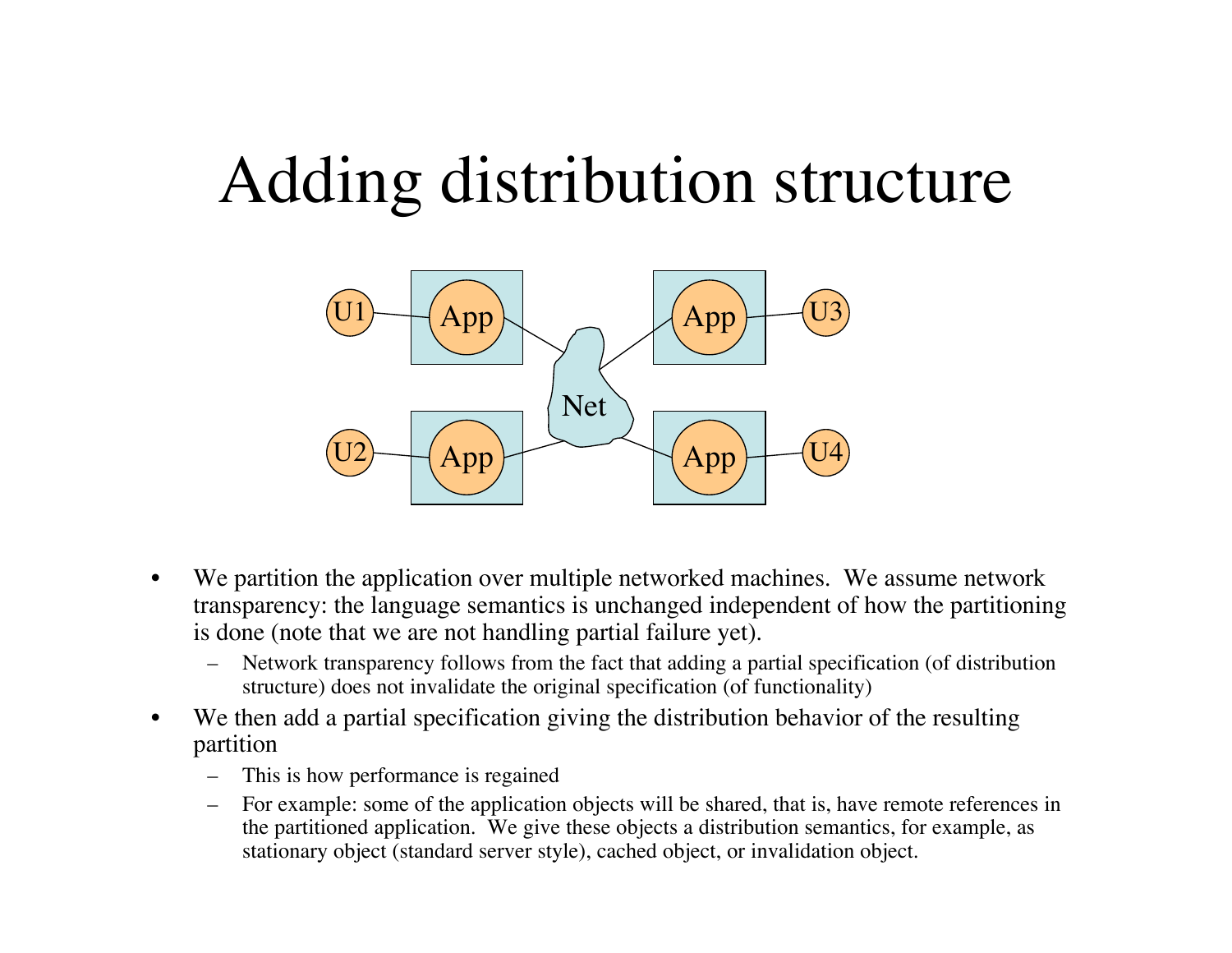#### Consequences of network transparency for language properties

- For network transparency to be practical, the language must allow for efficient distribution. This has an effect on how the language expresses state and concurrency.
- **State (a.k.a. destructive assignment)**
	- State is expensive in a distributed setting, since updates must be globally consistent
	- The language should therefore make it easy to program with weaker forms of state (stateless/immutable, single assignment, or localized state)
- **Concurrency**
	- Distributed systems are naturally concurrent; imposing a global sequential semantics is expensive
	- The language should make it easy to program with various forms of concurrency
- Conclusion: in a distributed setting, *the natural behavior is stateless and concurrent*. This should also be natural in a language intended for distributed programming!
	- One the other hand, state and sequentiality do have advantages: we do not want to jettison them completely. They are used primarily in a centralized setting.
	- A language for distributed programming should be agnostic with respect to state/stateless and sequential/concurrent programming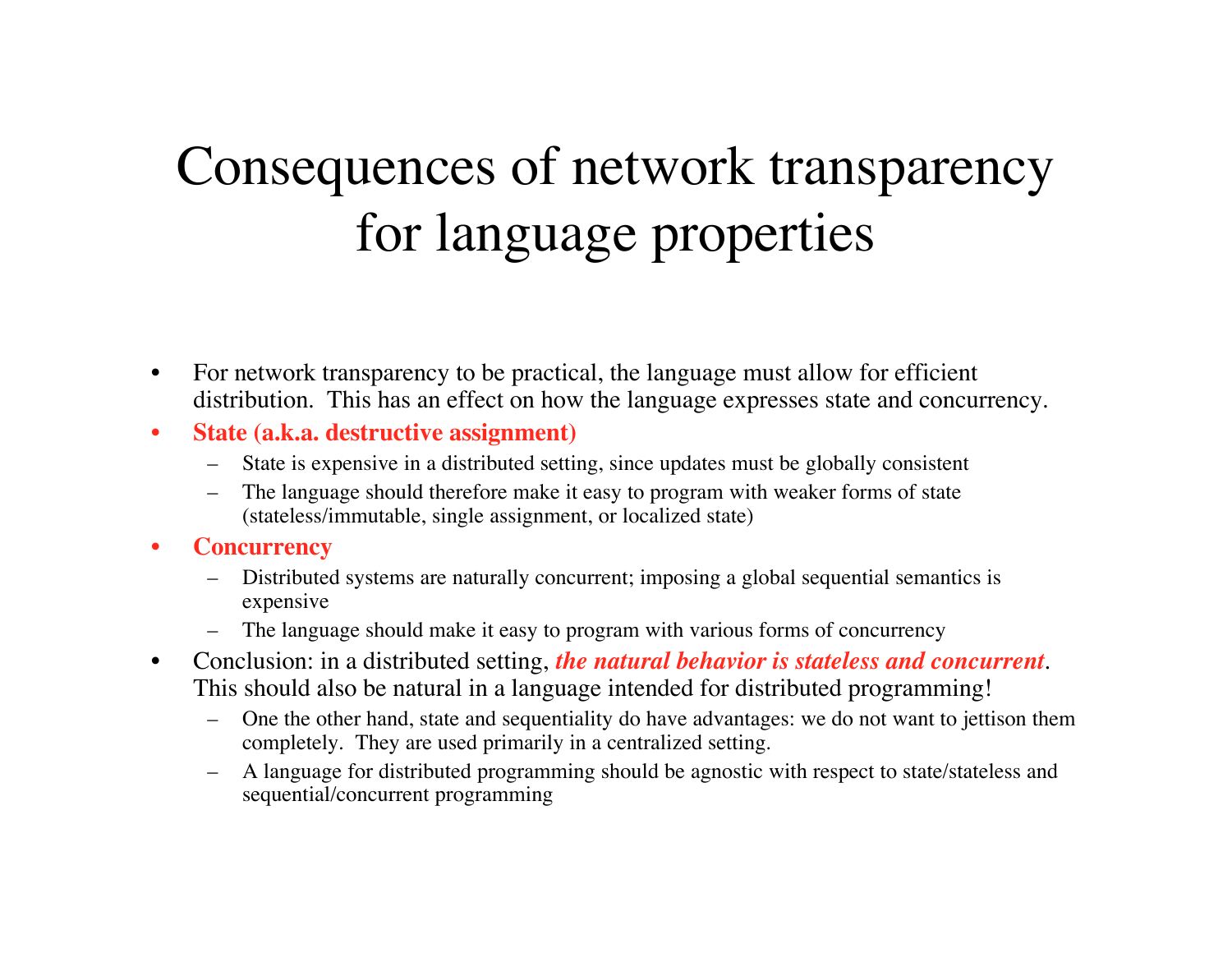#### Language design is essential!

- It follows that the problem of doing application development in a distributed setting cannot be solved without doing some **serious language design**!
	- The usual languages don't cut it. Usual OO languages (Java, Smalltalk) put too much emphasis on state and make concurrency difficult. Usual functional languages (Ocaml, Haskell) are better, since they realize the importance of stateless behavior, but they don't support stateless concurrency.
	- This is one of the main goals of the Mozart Consortium since 1995
- Two main results:
	- Language design: **Oz**, a language that treats state and concurrency in a careful way with an efficient implementation and a full formal semantics
	- System building: **Mozart Programming System**, a platform that implements network-transparent distribution with distributed algorithms
- I won't say so much about Oz and Mozart specifically in this talk
	- For more information, I recommend the official Web site (**http://www.mozart-oz.org**)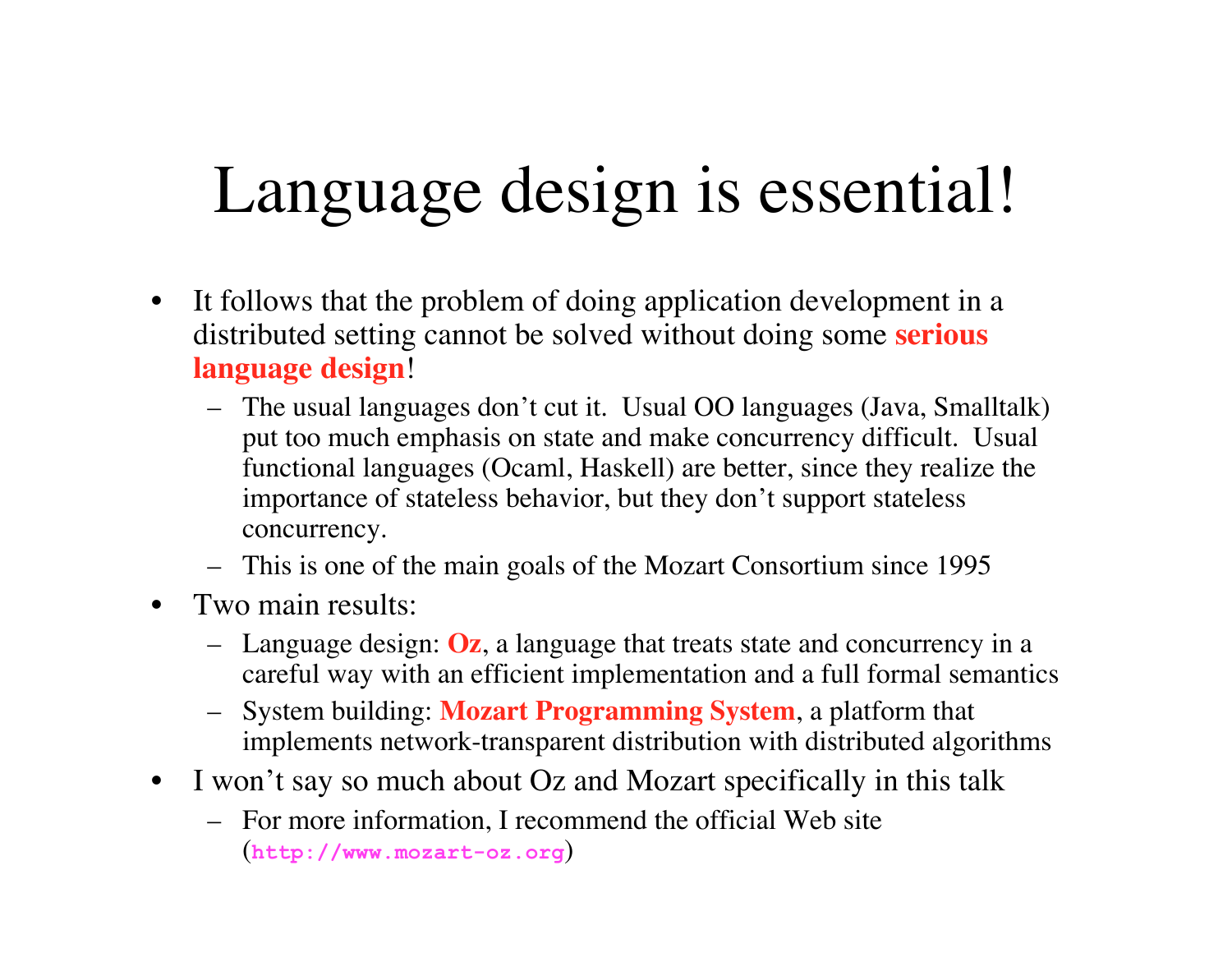# Our language insights…

- The best place to learn about our language insights is the book "Concepts, Techniques, and Models of Computer Programming", by Peter Van Roy and Seif Haridi, just released by MIT Press in March 2004
- It "deconstructs" Oz by showing why and how each new concept is needed, for example:
	- **Declarative concurrency (chapter 4)**: a form of concurrency without race conditions; programming that is stateless and concurrent. We extend this to the two well-known forms of concurrency, message-passing and shared-state.
	- **Data abstraction (chapter 6)**: the different ways to do data abstraction (object style versus ADT style). The role of state in data abstraction has to do with modularity, which is the ability to change one part of a program without changing the rest.
	- It gives an extremely simple formal semantics for all the concepts (chapter 13)
- It also shows how transparent distribution works in Oz (chapter 11)
- We are using it as a textbook for teaching programming
- See **http://www.info.ucl.ac.be/people/PVR/book.html**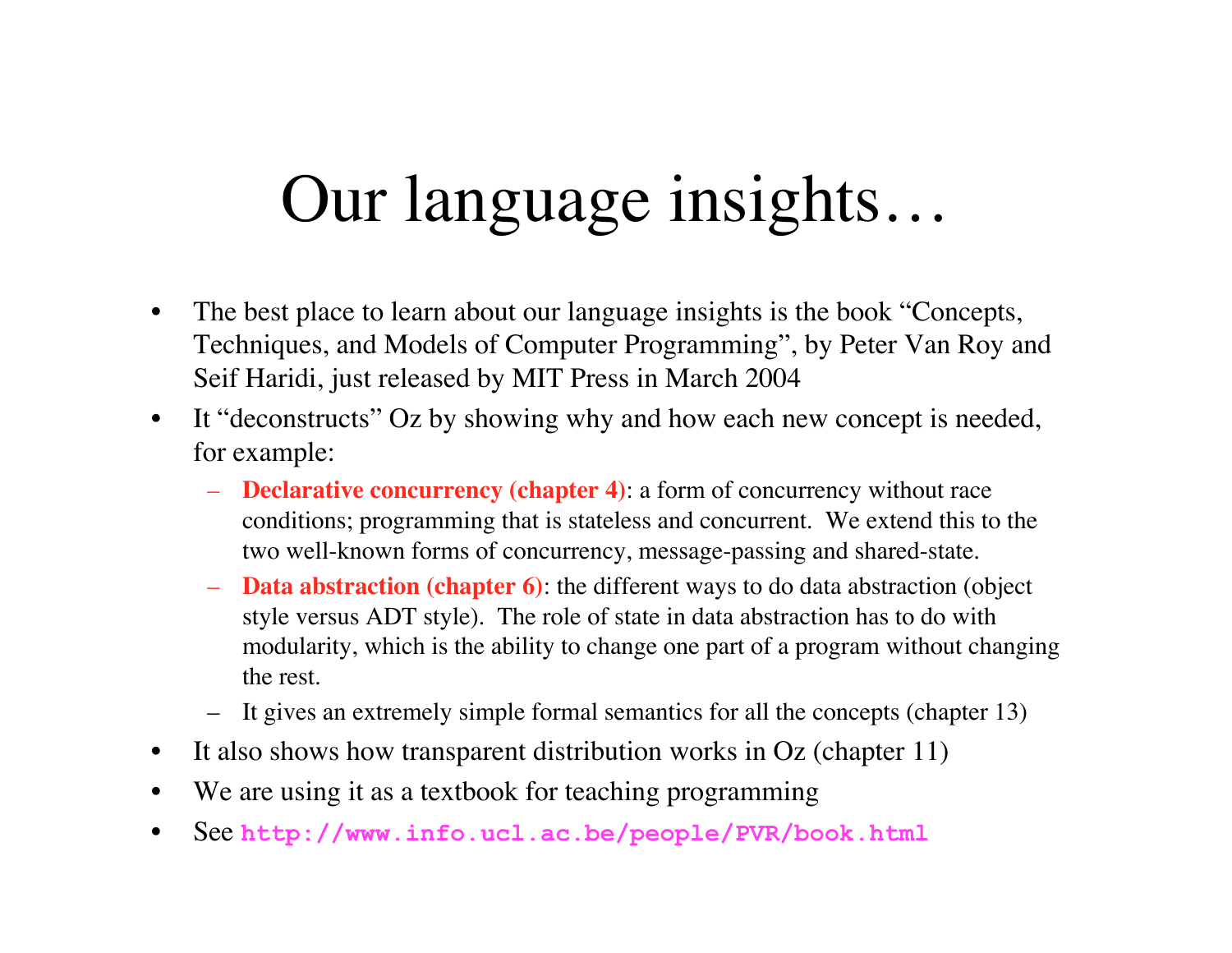## Giving objects a distribution semantics

- The distributed semantics of shared objects is a partial specification, an "aspect"
- Simplest case
	- **Stationary object**: synchronous, similar to Java RMI but fully transparent, i.e., automatic conversion local↔distributed
- Next step: tune distribution behavior *without changing application architecture*
	- Use different distributed algorithms depending on usage patterns, but application architecture is unchanged
	- **Cached (« mobile ») object**: synchronous, moved to requesting site before each operation → for shared objects in collaborative applications
	- **Invalidation-based object**: synchronous, requires invalidation phase → for shared objects that are mostly read
- Final step: tune distribution behavior *with possible changes to application architecture*
	- In most cases changes are unavoidable, e.g., to overcome large network latencies or to do replication-based fault tolerance (more than just fault detection)
	- **Asynchronous stationary object**: send messages to it without waiting for reply; synchronize on reply or remote exception
	- **Transactional object**: set of objects in a "transactional store" supports local changes without waiting for network (optimistic or pessimistic strategies)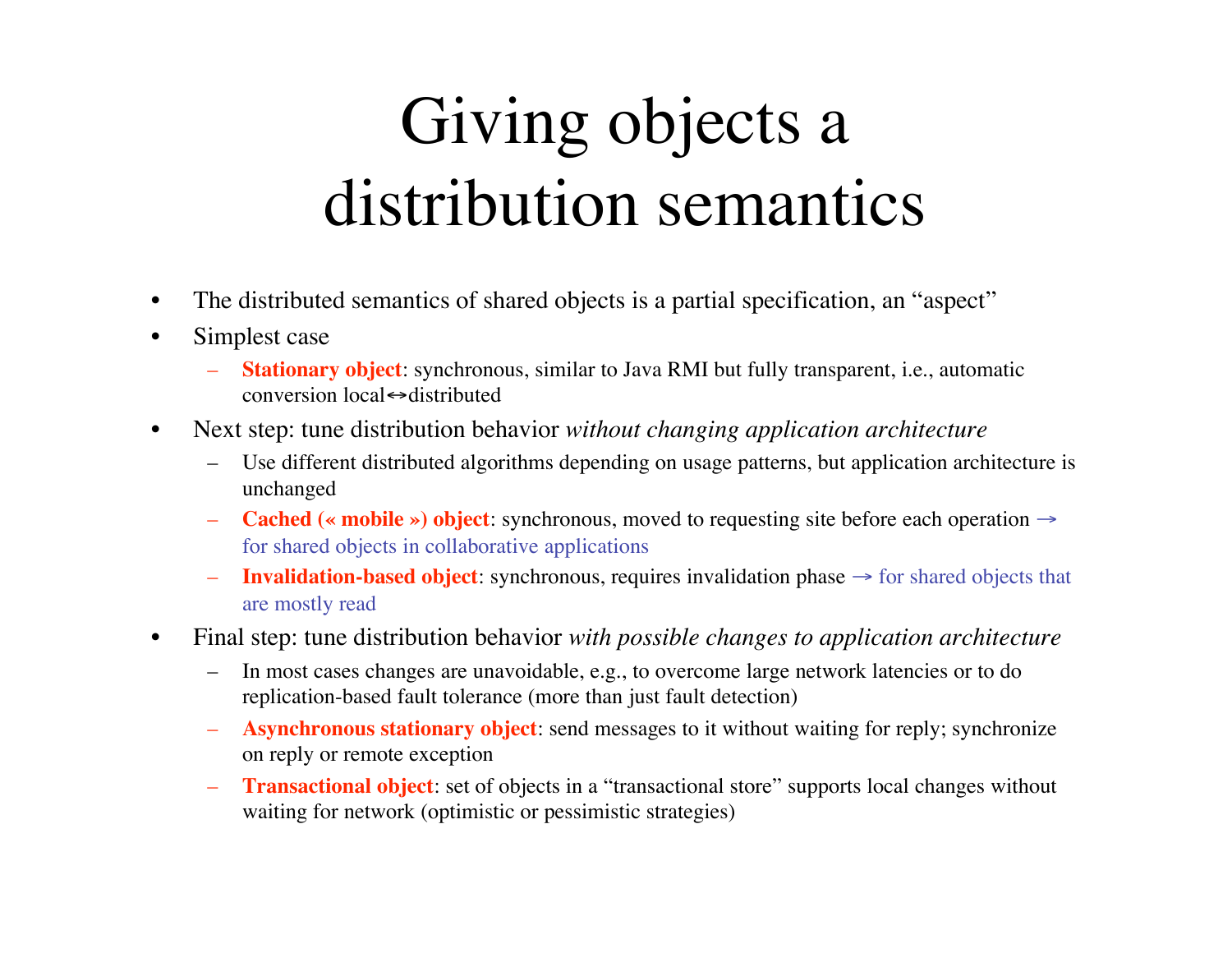# Transactional objects with the GlobalStore abstraction



- The GlobalStore is transparent; it looks like a set of objects with a transactional interface
	- The application affects the GlobalStore through transactions
	- The GlobalStore affects the application through notifications
- The objects are replicated on each machine, which also provides fault tolerance and latency tolerance!
	- Current implementation handles only machine failure; extension for network partitioning is in progress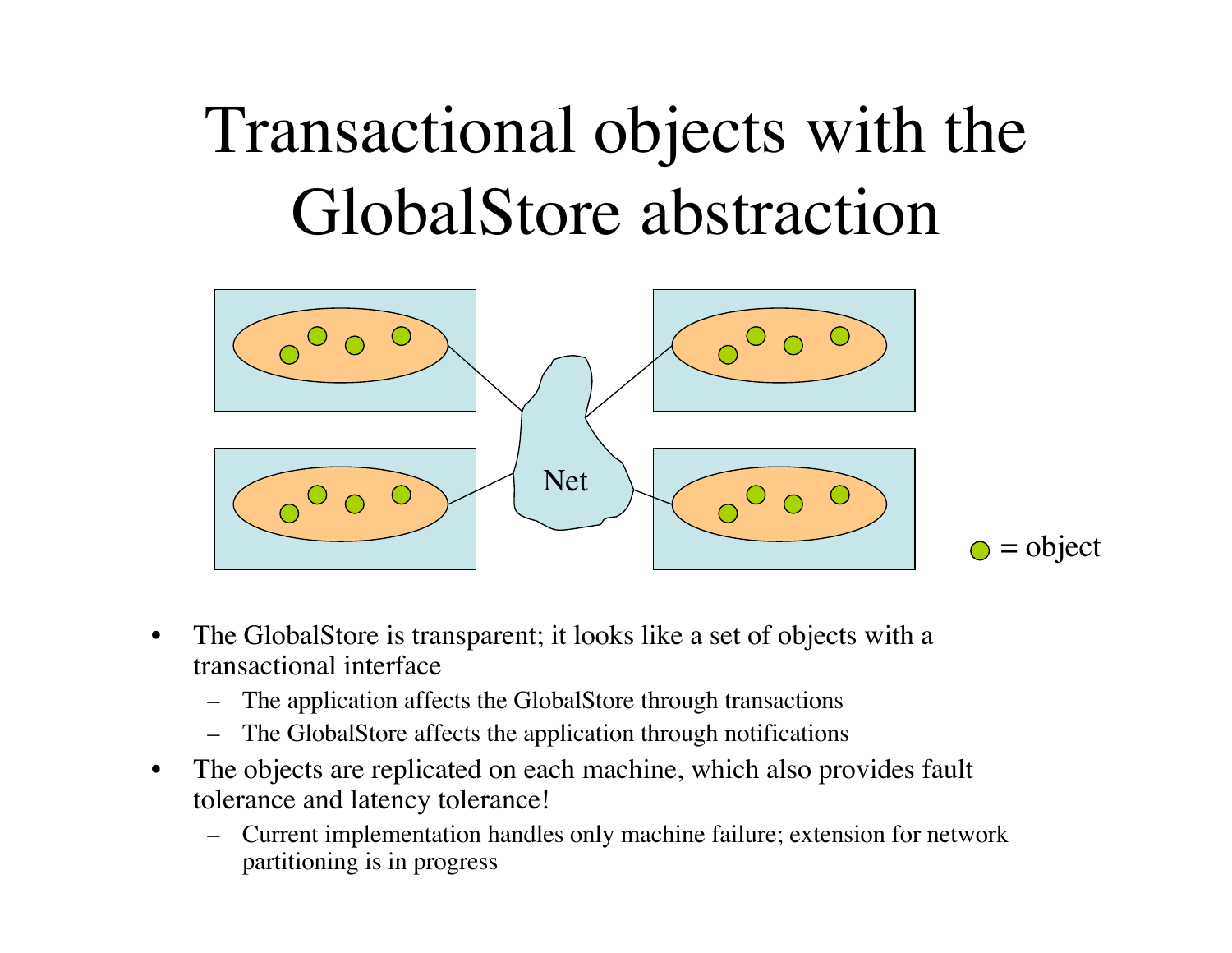# Adding fault tolerance

- The GlobalStore is an example of the next aspect: fault tolerance
- Fault tolerance is important because of a new behavior that appears when distributing an application: partial failure (part of the system fails; we would like the rest to keep working)
- Fault tolerance is solved by a similar approach as distribution structure
	- Fault tolerance can be provided (up to a point) by adding a partial specification, without changing the application architecture. For example, we could provide replication for all the application's objects.
	- This is expensive, however. To improve efficiency, the application architecture has to be changed.
	- The GlobalStore is an example of this: once the decision to use a transactional object store is made, fault tolerance comes "for free", since we can add replication transparently
- How do we build fault tolerance libraries within the language?
	- The language should make it easy to build these libraries. The language semantics needs to be extended to give well-defined behavior in the case of faults and to provide reflective fault detection.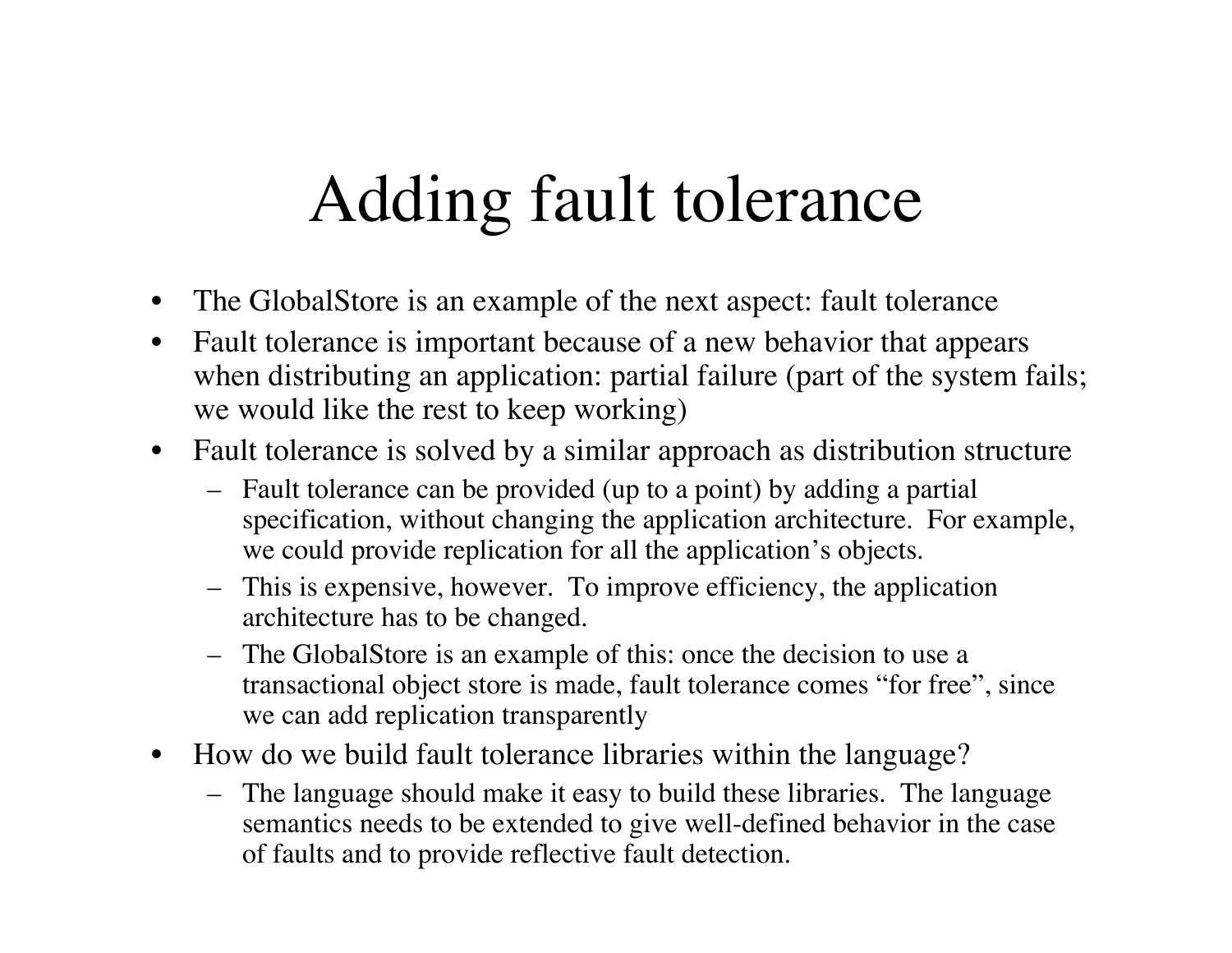## Fault detection within the language

- Fault tolerance abstractions can be built with reflective fault detection
- **Reflective** fault detection
	- Reflected into the language, at level of single language entities
	- Pragmatic fault model: **permanent process failure** and **temporary network failure** (these are by far the most common on the Internet)
- Both synchronous and asynchronous detection
	- Synchronous: raise exception when attempting a language operation
	- Asynchronous: when a fault is detected, then start a user-defined operation in a new thread. Attempted language operations block indefinitely.
	- Our experience: **asynchronous is better** for building abstractions. The GlobalStore is built with asynchronous fault detection. We have not found any use for synchronous fault detection.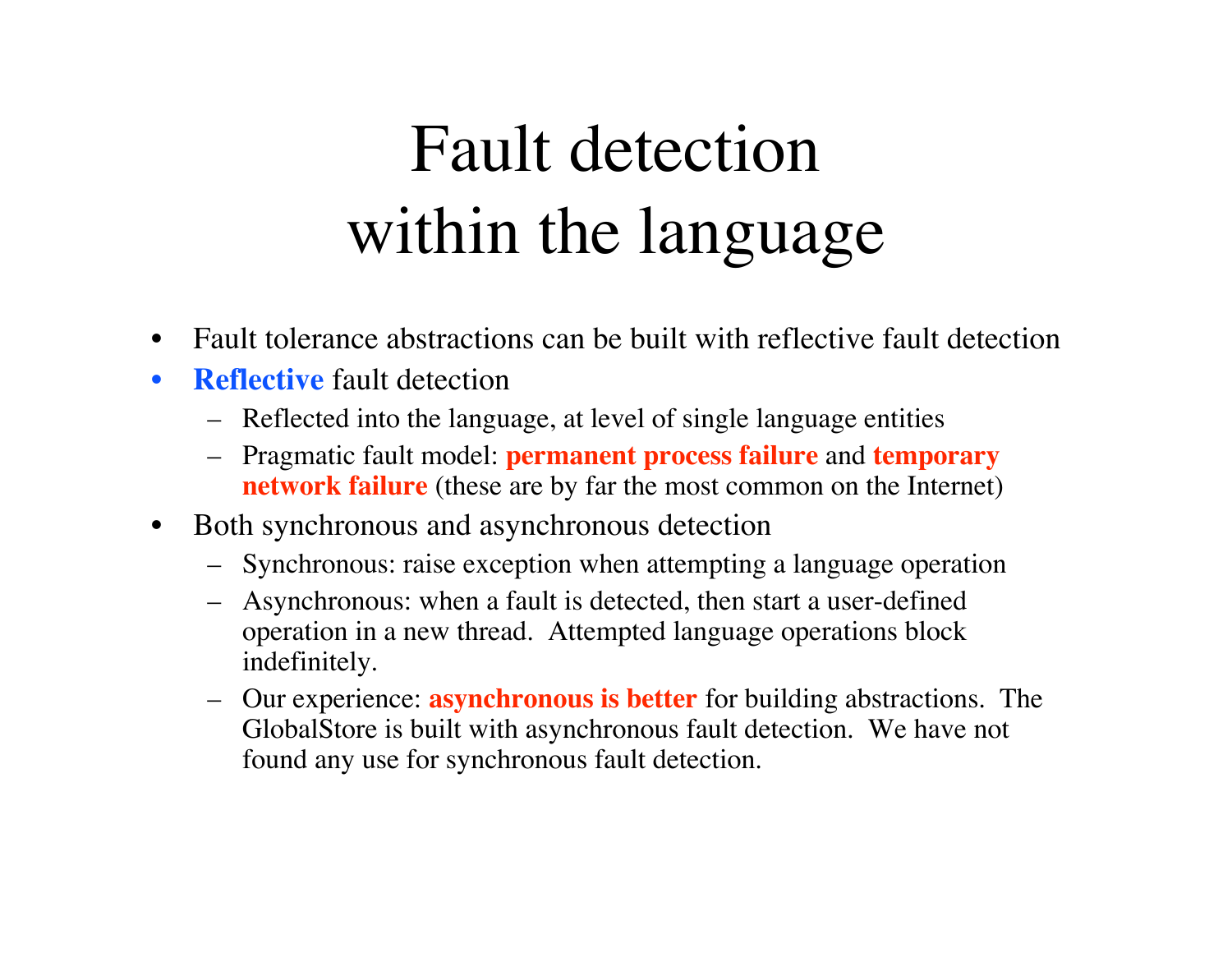## Adding security

- The next aspect is security
- The ideal case is where everybody trusts everybody; users are trusted and the execution environment is trusted
- The application deviates from this in two ways:
	- It is **multi-user**: users have to be protected from each other (malicious or careless users)
	- It is **multi-domain**: when distributed, the application may execute over a distributed system whose parts are owned by different organizations and which may be used by third parties (either malicious or careless)
- The first step to handle this is to define a threat model
	- The next step is to counter the threats
- Again, the language design is important!
	- The language should make it easy to build secure applications. What does this mean?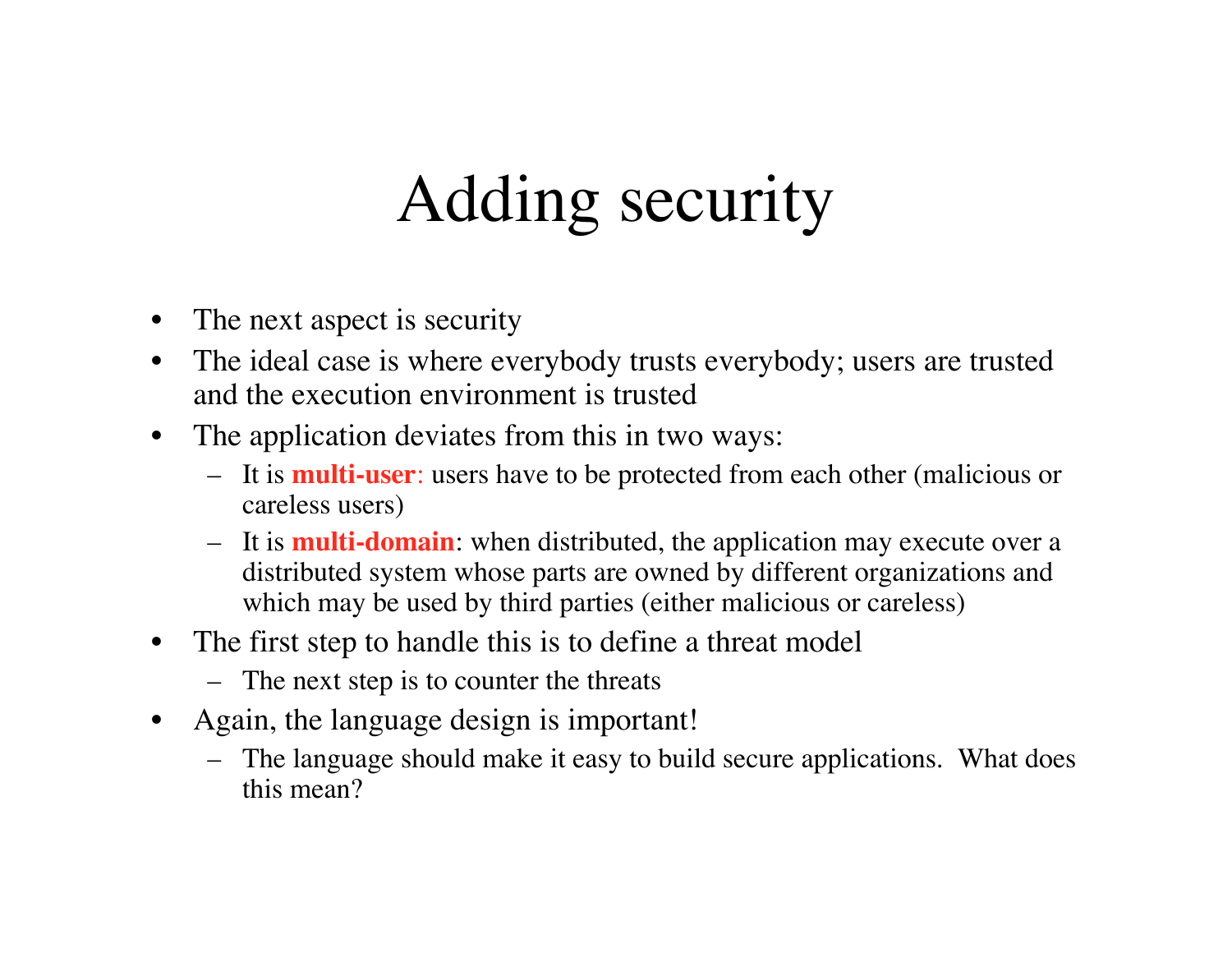# Security within the language

- A first principle is that the language should make it possible to write secure applications within the language, i.e., for adversaries that stay within the language
	- This means that the language should have a formal semantics and be based on abstract entities, that is, entities that are completely defined by a set of abstract operations
	- Many high level languages satisfy this property up to a point (e.g., Java and Smalltalk). C and C++ do not (since they allow access to machine representations).
- Programming in such a language is in fact programming with capabilities, where a **capability** is a reference that combines two properties: it designates an entity and it confers authority to perform some operation on that entity (Dennis & Van Horn 66)
	- In principle, any abstract entity can be a capability (integers, functions, classes, …)
	- In particular, object references are capabilities
- With capabilities, we can structure the application according to the **Principle of Least Privilege** (the "need to know" principle): each part of the application only has authority to do what it needs to do, and no more
	- A happy discovery is that standard object-oriented programming techniques already go most of the way! In fact, supporting Least Privilege fully means that there can be absolutely **no cheating** regarding these principles.
	- The designers of the **secure language E** find that this is practical (Mark Miller et al)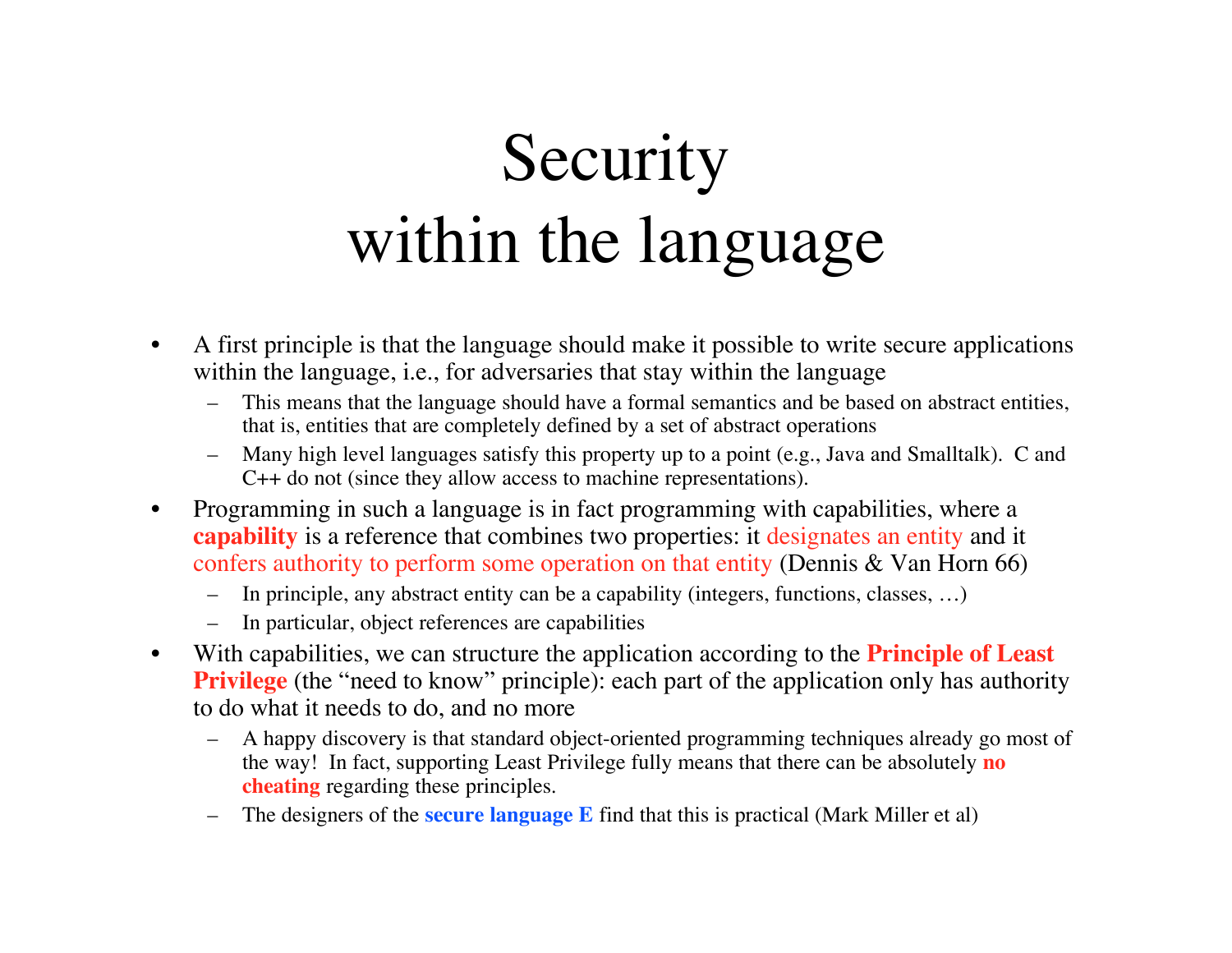# **Security** outside of the language

- Having a secure language is only the first step
	- Two additional steps are needed
- A **secure implementation**, to ensure that language security cannot be broken by adversaries that can access the implementation (e.g., using cryptographic techniques when necessary)
- A **security architecture**, to ensure that the application handles security as it should (e.g., authorizing users and keeping track of what they have rights for)
	- One important abstraction, discovered during E research, is the PowerBox. This generalizes the sandbox to allow dynamic negotiation of additional capabilities needed during execution.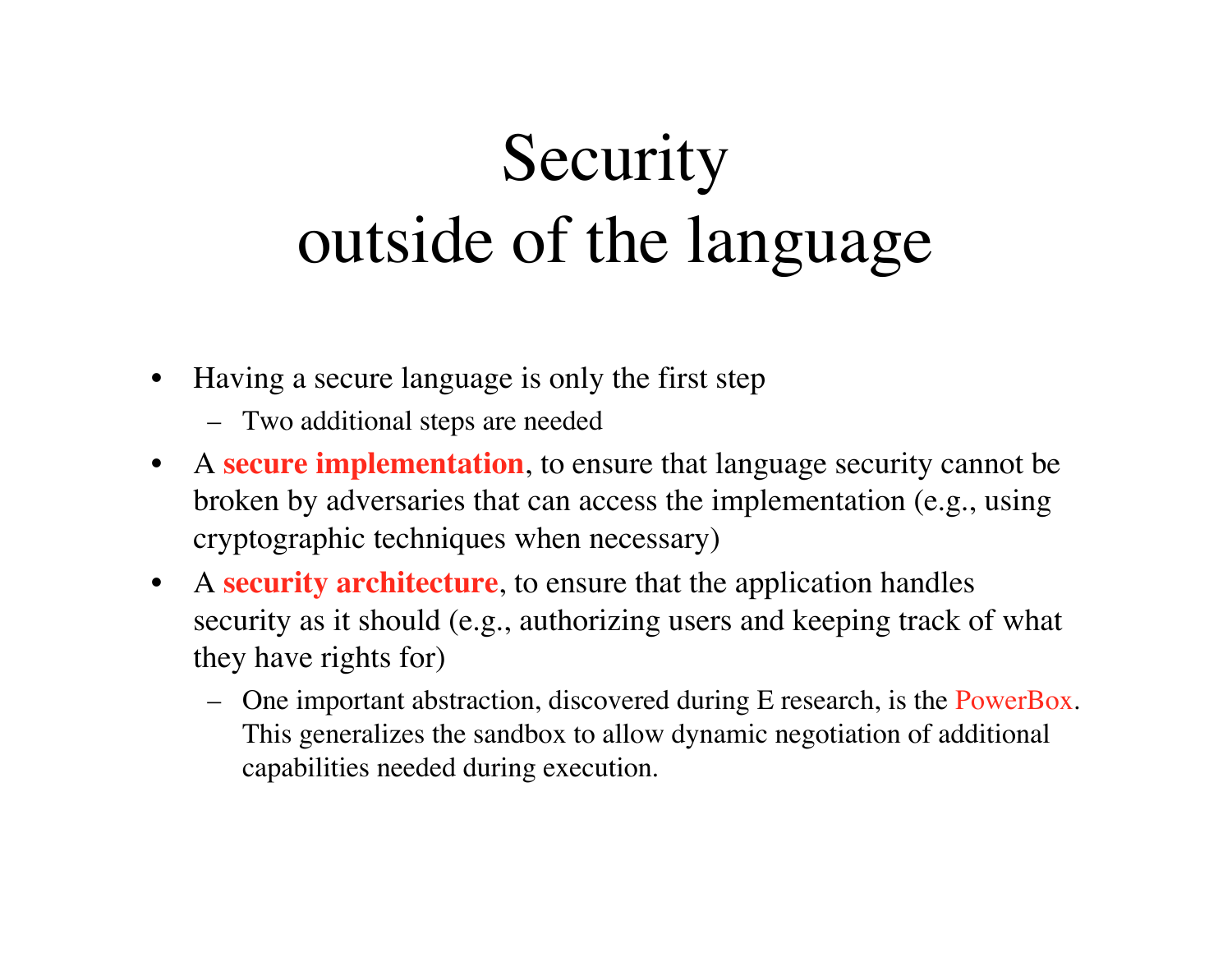#### What have we achieved so far?

- We have given an approach to distributed programming with conjunctions of partial specifications, where each partial specification is an aspect
	- Application functionality
	- Distribution structure
	- Fault tolerance
	- Security
- A crucial insight is that designing a system to handle these aspects also has **consequences for the language design**
	- Regarding state and concurrency, well-defined behavior for partial failure (including reflective fault detection), and formal semantics with abstract entities (allowing programming with capabilities)
- Another crucial insight is that **the aspects are interdependent through the application architecture**!
	- Some (small) headway can be made by adding aspects independently without changing the application architecture
	- But realistic application design means that adding an aspect fundamentally requires modifying the application architecture. This means that other aspects are modified indirectly as well.
	- However, the aspects can still be understood independently of each other, since each partial specification only specifies its particular aspect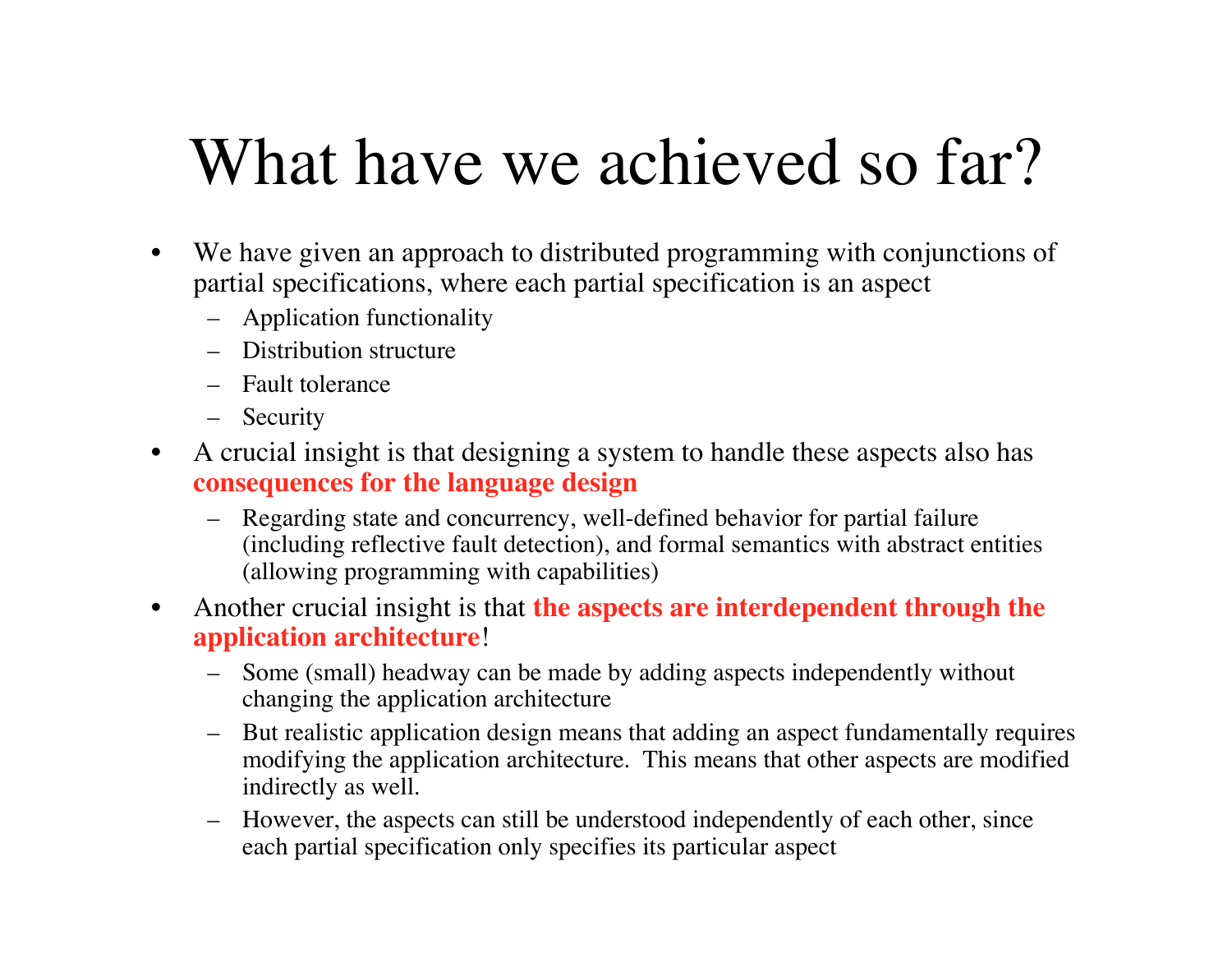#### The limits of AOP

- There are other important aspects we haven't talked about yet:
	- Evolution (maintenance, versioning, hot code replacement)
	- Openness (how do independently written applications find each other and exchange information)
- Together with application functionality, distribution structure, fault tolerance, and security, this makes for a lot of aspects!
	- For each new aspect the architecture has to be changed
- Complexity increases, even with the **best possible AOP**!
- Solution: **seal off** some of the aspects (e.g., like virtual memory)
	- Example: GlobalStore seals off distribution structure and fault tolerance
	- Example: a generic "hierarchical service architecture" (Bruno Carton)
		- Module graph per machine with synchronous calls & hot module update (using atomic state transfer protocol)
		- Decentralized overlay network to link machines, with asynchronous calls
		- The idea is to generalize the GlobalStore to be decentralized and no longer just a "flat" object store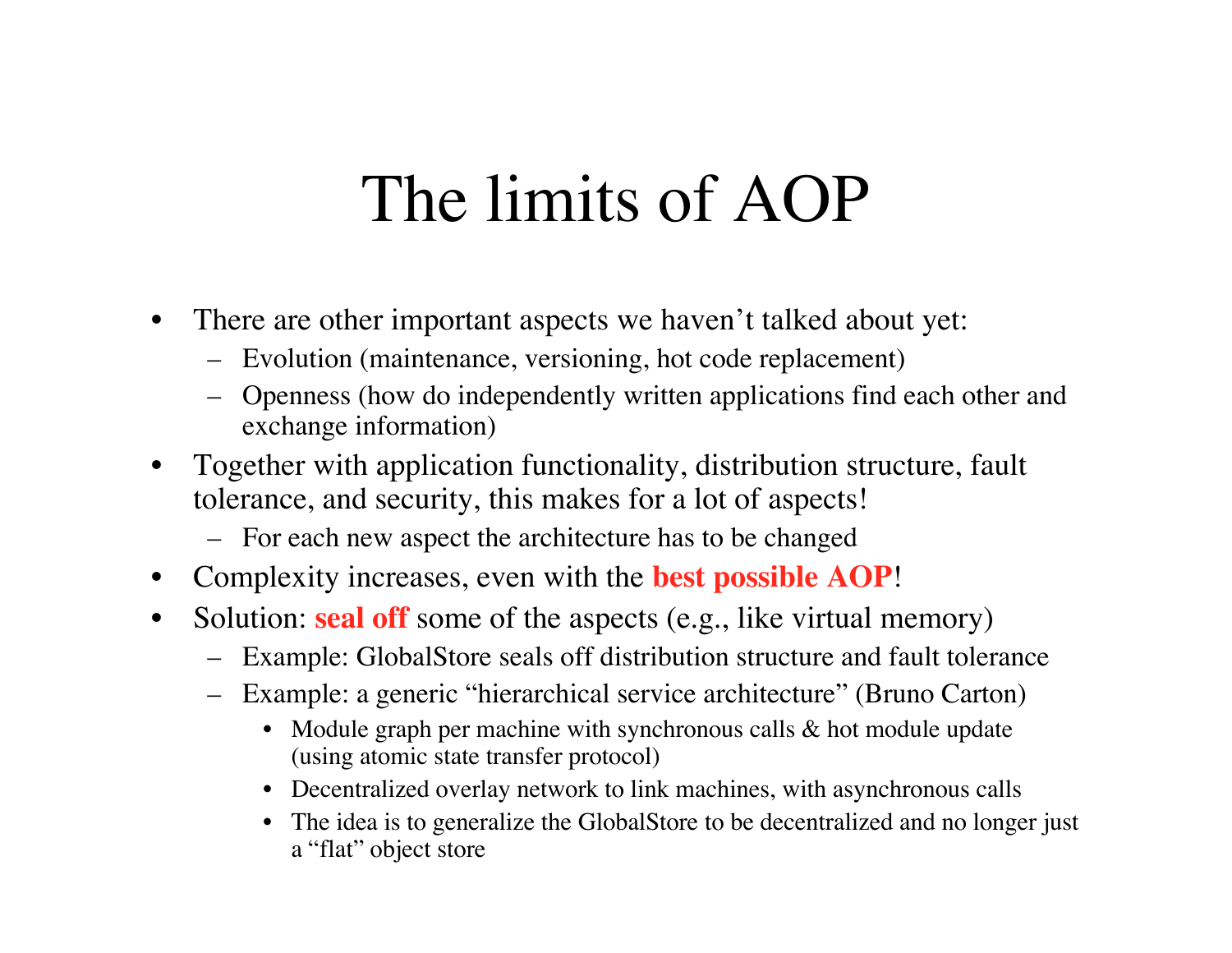#### Work on the Oz language and the Mozart system

- We are doing long-term research to implement these ideas for Oz and Mozart
- Mozart 1.3.0 provides almost perfect network transparency and good specification of distribution behavior
	- The DSS (Distribution Subsystem), planned for the next release in early 2005, will make both perfect (Erik Klintskog)
- Mozart 1.3.0 provides fault detection and well-defined behavior in the case of partial failure (machine failure and network partitioning)
	- Work on abstractions to exploit this is still in progress (the GlobalStore is working but still a prototype and does not yet handle network partitioning; the P2PS library, a decentralized self-organizing overlay network, has been released)
- Oz provides language security (complete formal semantics and capabilities)
	- Implementation security and security architecture are still work in progress
	- We are collaborating with the E designers to realize this
- We are working on good abstractions to seal off some aspects
	- Still very much ongoing, only preliminary results so far